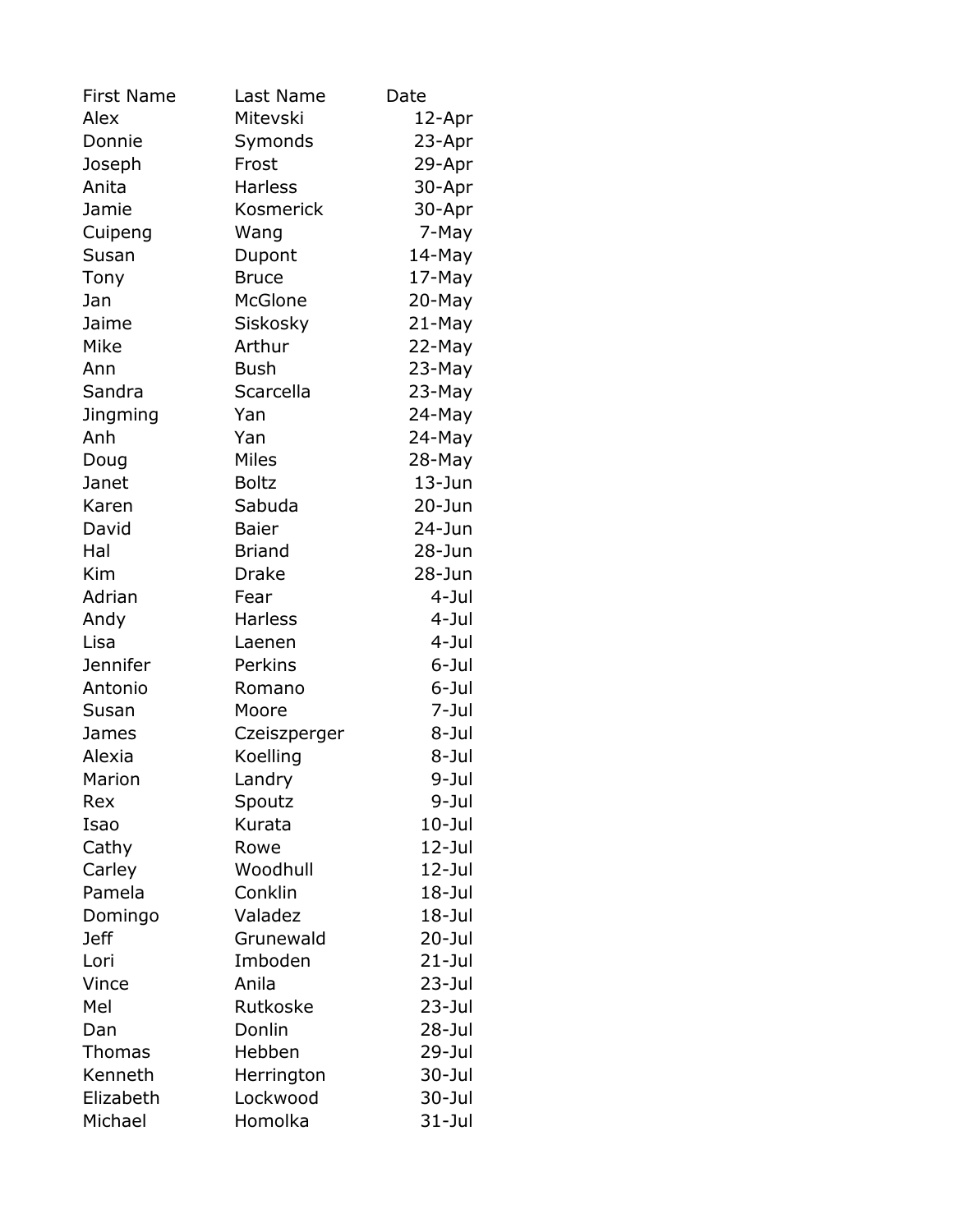| Laurie       | Janick           | 2-Aug     |
|--------------|------------------|-----------|
| Ryan         | Lisek            | 2-Aug     |
| Janet        | Rasmussen        | 2-Aug     |
| Kevin        | Budzynski        | 3-Aug     |
| Donovan      | <b>Stec</b>      | 3-Aug     |
| Karin        | Hecht            | 4-Aug     |
| Allen        | Wittbrodt        | 4-Aug     |
| Laura        | Wittbrodt        | 4-Aug     |
| Dorice       | Torma            | 12-Aug    |
| Michael      | Mervis           | 13-Aug    |
| Geneva       | Stephens         | 14-Aug    |
| Katie        | Gilbert          | 16-Aug    |
| Amy          | Latka            | 17-Aug    |
| Rami         | Youhana          | 17-Aug    |
| Catherine    | Jasionowicz      | 19-Aug    |
| Denise       | Dashner          | 23-Aug    |
| Lauren       | <b>Trevaskis</b> | 23-Aug    |
| Sylvia       | Marlin           | 26-Aug    |
| Jaimie       | <b>Breinager</b> | 29-Aug    |
| Adriana      | Pantaleo         | 29-Aug    |
| Terri        | Torello          | 29-Aug    |
| Cody         | Gilbert          | 31-Aug    |
| Joseph       | Savalle          | 31-Aug    |
| <b>Vicki</b> | <b>Brooks</b>    | 2-Sep     |
| Jenny        | Fehn             | 3-Sep     |
| Sarah        | <b>Kies</b>      | 6-Sep     |
| Paul         | <b>Terbrack</b>  | 6-Sep     |
| Elizabeth    | Jones            | 8-Sep     |
| Heather      | Goldsby          | 11-Sep    |
| Michelle     | Petrusak         | 11-Sep    |
| Lisa         | Grunewald        | 13-Sep    |
| Susan        | Dicosmo          | 16-Sep    |
| Jenny        | <b>McEntire</b>  | 16-Sep    |
| Suhui        | Wang             | 20-Sep    |
| Taylor       | Reynolds         | 27-Sep    |
| Sharilyn     | Crow             | 29-Sep    |
| Cathy        | Moored           | 30-Sep    |
| Sabrina      | Mehalski         | 5-Oct     |
| Diane        | Naugle           | 5-Oct     |
| Holly        | Kirsten          | $11$ -Oct |
| Robert       | Kazmierski       | 14-Oct    |
| Jon          | Balsamo          | 15-Oct    |
| Amanda       | Germain          | 19-Oct    |
| Saud         | Waquad           | 19-Oct    |
| Marisa       | Schober          | 20-Oct    |
| Mike         | Kovalesky        | 22-Oct    |
|              |                  |           |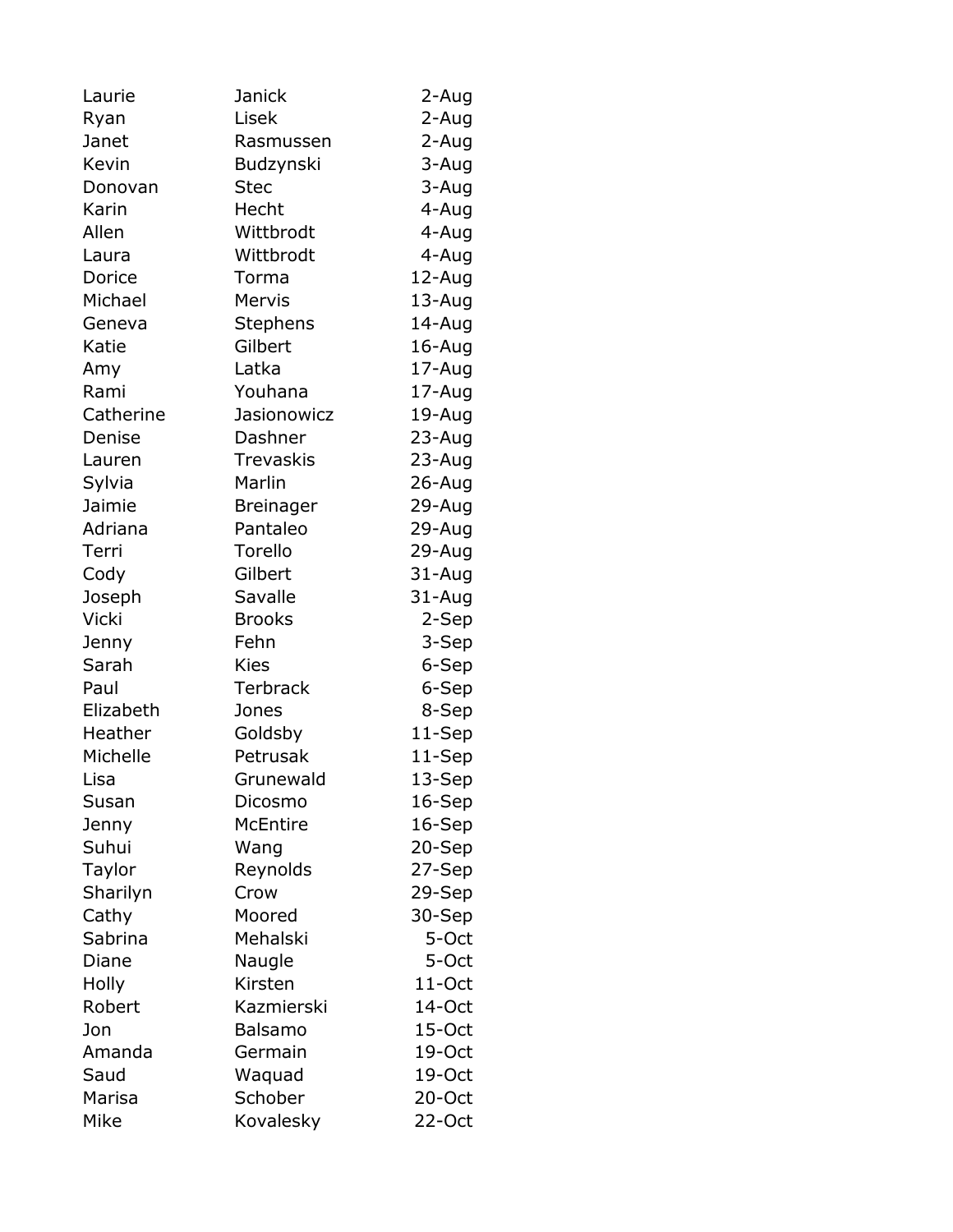| Tracey           | Orshall           | 22-Oct   |
|------------------|-------------------|----------|
| Kimberlyann      | Hasley            | 25-Oct   |
| Sara             | Rybarczyk         | 25-Oct   |
| Rob              | Weaver            | 27-Oct   |
| Diane            | Lee               | 29-Oct   |
| <b>Barbara</b>   | Phillips          | 29-Oct   |
| Sue              | <b>Barnes</b>     | 1-Nov    |
| Michael          | Lock              | 1-Nov    |
| Tricia           | Pfannes           | 1-Nov    |
| Ryan             | Carwile           | 2-Nov    |
| Natalina         | Garavaglia Radley | 3-Nov    |
| Fran-Marie       | Silveri           | 6-Nov    |
| Ann              | <b>Besaw</b>      | 9-Nov    |
| Judy             | Rutkoske          | 9-Nov    |
| Daniela          | Smith             | 11-Nov   |
| Catherine        | <b>Bosherz</b>    | 12-Nov   |
| Marlene          | Gatesy            | 12-Nov   |
| Mary             | Kelly             | 12-Nov   |
| Joyce            | Bayma             | 18-Nov   |
| Dorothy          | Catella           | 28-Nov   |
| Gretchen         | Linenger          | 28-Nov   |
| Rebecca          | Nuno              | 28-Nov   |
| Patrick          | Smith             | 28-Nov   |
| <b>Brenda</b>    | <b>Tally</b>      | 28-Nov   |
| <b>Noelle</b>    | Kareliussen       | 29-Nov   |
| <b>Stacey</b>    | <b>Butler</b>     | 30-Nov   |
| Carolynn         | Devins            | 1-Dec    |
| Erika            | Hidalgo           | 1-Dec    |
| Collie           | Hooper-Yan        | 1-Dec    |
| Lothar           | Janicke           | 3-Dec    |
| Jessica          | Storrison-Carmea  | $4$ -Dec |
| Kyle             | Jackson           | 6-Dec    |
| <b>Brian</b>     | Kohler            | 6-Dec    |
| Mary             | Little            | 6-Dec    |
| <b>Derek</b>     | Pflugradt         | 6-Dec    |
|                  | Szpanelewski      | 6-Dec    |
| Ashley<br>Olivia | Eddy              | 7-Dec    |
| Heather          | Menna             |          |
|                  |                   | 7-Dec    |
| Robert           | Piccard           | 7-Dec    |
| Dawn             | <b>Travis</b>     | 7-Dec    |
| Tina             | Waldecker         | 7-Dec    |
| Ericca           | Werner            | 7-Dec    |
| Krista           | Oldebekking       | 8-Dec    |
| Edgardo          | Perez             | 8-Dec    |
| Mike             | Simon             | 8-Dec    |
| <b>Tammy</b>     | Taverner          | 9-Dec    |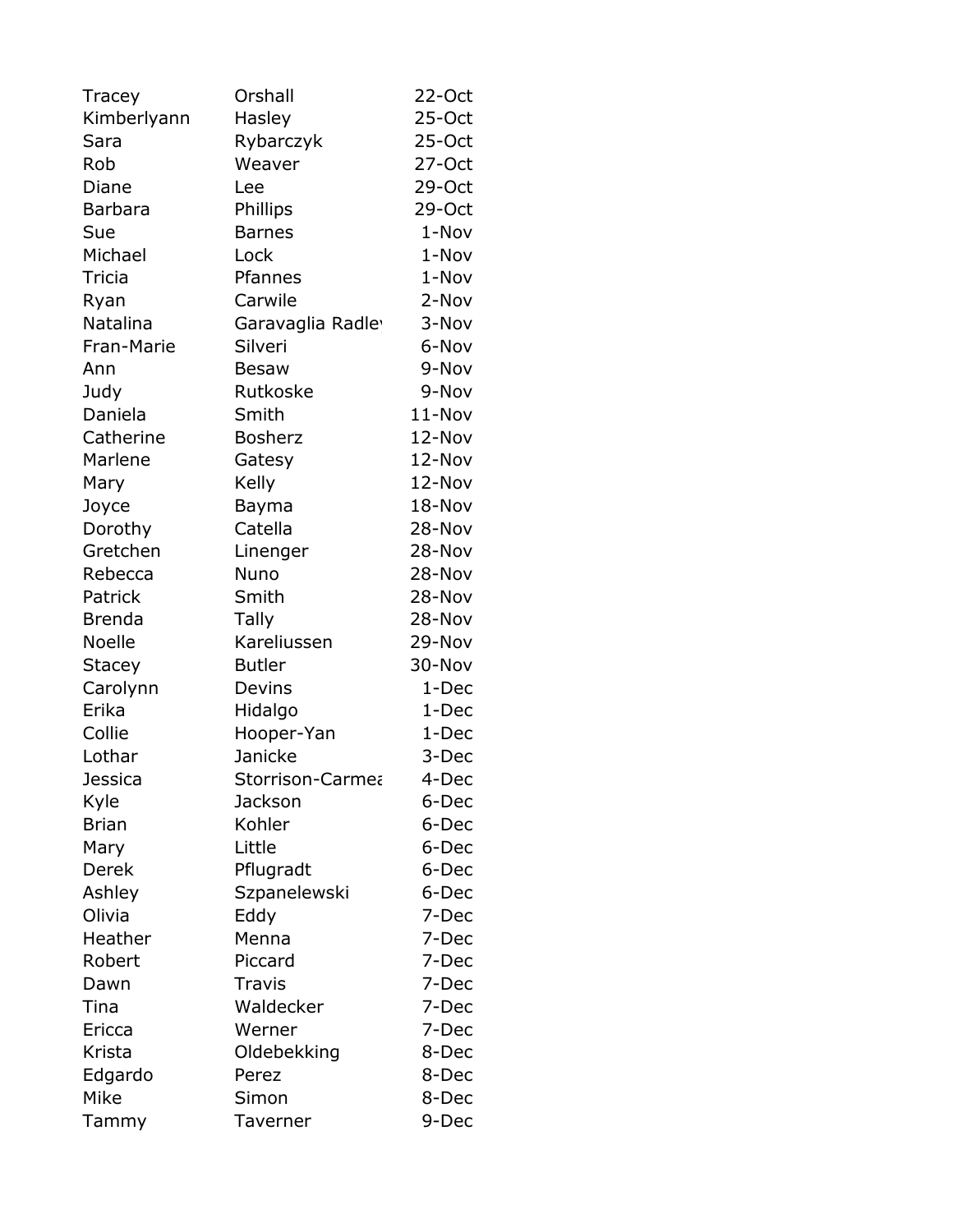| Suzanne         | <b>Butala</b>      | 10-Dec |
|-----------------|--------------------|--------|
| Ayako           | Kurata             | 10-Dec |
| Maegan          | Yenglin            | 10-Dec |
| Michael         | Bauman             | 11-Dec |
| Debbie          | Hubble             | 11-Dec |
| Susan           | Mergl              | 11-Dec |
| Sharon          | Haggart            | 14-Dec |
| David           | Lyons              | 14-Dec |
| Mandy           | Mitroff            | 14-Dec |
| Kenneth         | Pachla             | 14-Dec |
| <b>Rikki</b>    | Pautz              | 14-Dec |
| Sandra          | Voog               | 14-Dec |
| Kristin         | Wellman            | 14-Dec |
| Tammy           | Hudolin            | 15-Dec |
| <b>Jenise</b>   | Jansen             | 15-Dec |
| April           | Matalavy           | 15-Dec |
| Jodie           | McHugh             | 15-Dec |
| Samantha        | Mozdzierz          | 15-Dec |
| Jodie           | Reece              | 15-Dec |
| <b>Jennifer</b> | Turala             | 15-Dec |
| Mike            | Turala             | 15-Dec |
| Jill            | <b>Buchanan</b>    | 16-Dec |
| <b>Brittany</b> | Morrison           | 16-Dec |
| Dianna          | Frankfurth         | 17-Dec |
| Elizabeth       | Holland            | 17-Dec |
| <b>Jennifer</b> | Hollister          | 17-Dec |
| Chelsea         | Lonsdale           | 17-Dec |
| Christina       | Czeiszperger       | 18-Dec |
| Scott           | Wheeler            | 18-Dec |
| <b>Breanne</b>  | Balsamo            | 19-Dec |
| Stephanie       | Brown              | 19-Dec |
| Julie           | Dedene             | 19-Dec |
| Mary            | Delgado            | 19-Dec |
| Gerald          | Schimelfening      | 19-Dec |
| Debbie          | Whitlock           | 20-Dec |
| Vivian          | Zeng               | 20-Dec |
| <b>Becky</b>    | Boyd               | 21-Dec |
| Angela          | Craghead           | 21-Dec |
| Andrew          | Ferenc             | 21-Dec |
| Allison         | Frey               | 21-Dec |
| Erin            | Lipsey             | 21-Dec |
| <b>Stacy</b>    | <b>Skaltsounis</b> | 21-Dec |
| Jenea           | Goy                | 22-Dec |
| Laurie          | Moro               | 22-Dec |
| <b>Tracy</b>    | Schutter           | 22-Dec |
| John            | <b>Steele</b>      | 22-Dec |